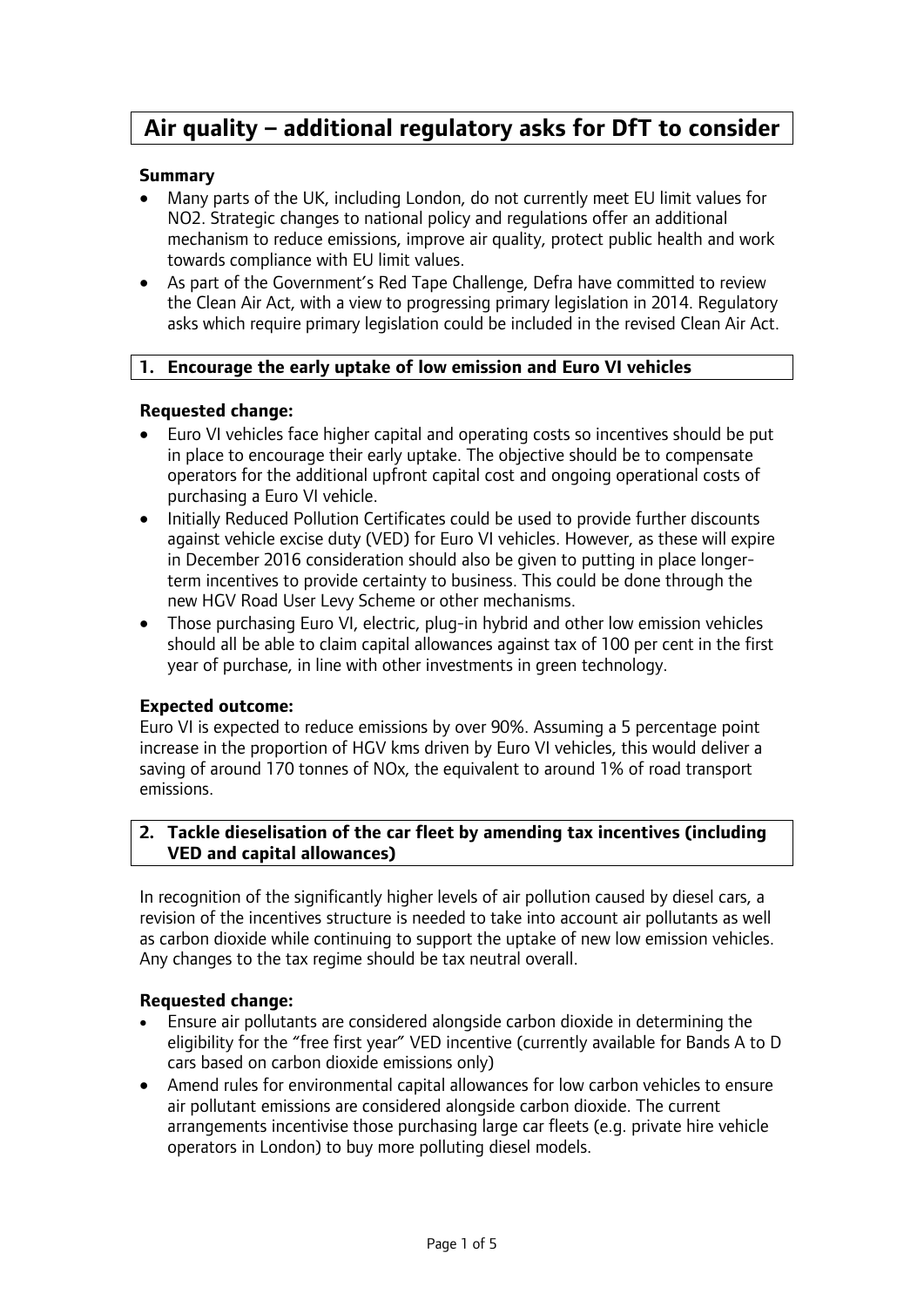• Information on air pollution emissions should also be provided alongside information on carbon emissions at point of sale.

*Note: Given the issues with Euro 4 and 5 NOx emissions for diesel cars, to qualify for any environmental incentives a diesel car should be at least Euro 6.* 

# **Expected outcome:**

There are different emissions standards for petrol and diesel vehicles within the same Euro standard, although it is expected that Euro 6 will considerably narrow the gap in performance between petrol and diesel cars. As a result, diesel vehicles can emit 22 times as much  $PM_{10}$  and four times as much  $NO<sub>x</sub>$  emissions as equivalent petrol euro standard vehicles. There are also particular issues with diesel NOx emission performance as a result of the NOx control systems they use. Low emission vehicles have very low or zero tail pipe emissions. Consequently incorporating air pollutant emissions into the allocation of any taxation incentives for low emission vehicles will deliver significant air quality benefits across the whole of the UK*.*

**3. Include improved vehicle air quality information in the DVLA database. Currently TfL has to absorb the cost to establish bespoke databases for the information required to enforce the London Low Emission Zone (LEZ) scheme; this is a major disincentive to other authorities to introducing their own scheme.** 

## **Requested change:**

DVLA should expand its database to include the following information:

- The Euro standard of all vehicles (this is especially important if the vehicle meets a higher Euro standard before the mandatory type approval date);
- The Euro standard of a vehicle should be included on the vehicle license. This will help operators understand if their vehicle meets emission scheme standards both in the UK and EU and help operators avoid fines (e.g. currently all UK HGVs have to pay toll fees in Switzerland as they cannot prove Euro standards on their license documents).
- Tightening of annual vehicle testing standards to ensure more regular vehicle servicing and cut significantly the pollution from vehicles not operating as intended.
- These changes should be complemented by a requirement for vehicle retailers to provide consumers with information about air pollutant emissions at point of vehicle purchase, as already happens for  $CO<sub>2</sub>$ .

# **Expected outcome:**

The London LEZ saved around 30 tonnes of  $PM_{10}$  in the first year of operation. Comparable schemes in major cities could be expected to make similar savings to the London LEZ.

# **4. Developing enhanced retrofit standards and a supporting testing regime**

# **Requested change:**

 DfT should support the development and adoption of the proposed new UN Economic Commission for Europe retrofit standard. This would be an effective alternative to a national certification and testing regimes which the GLA has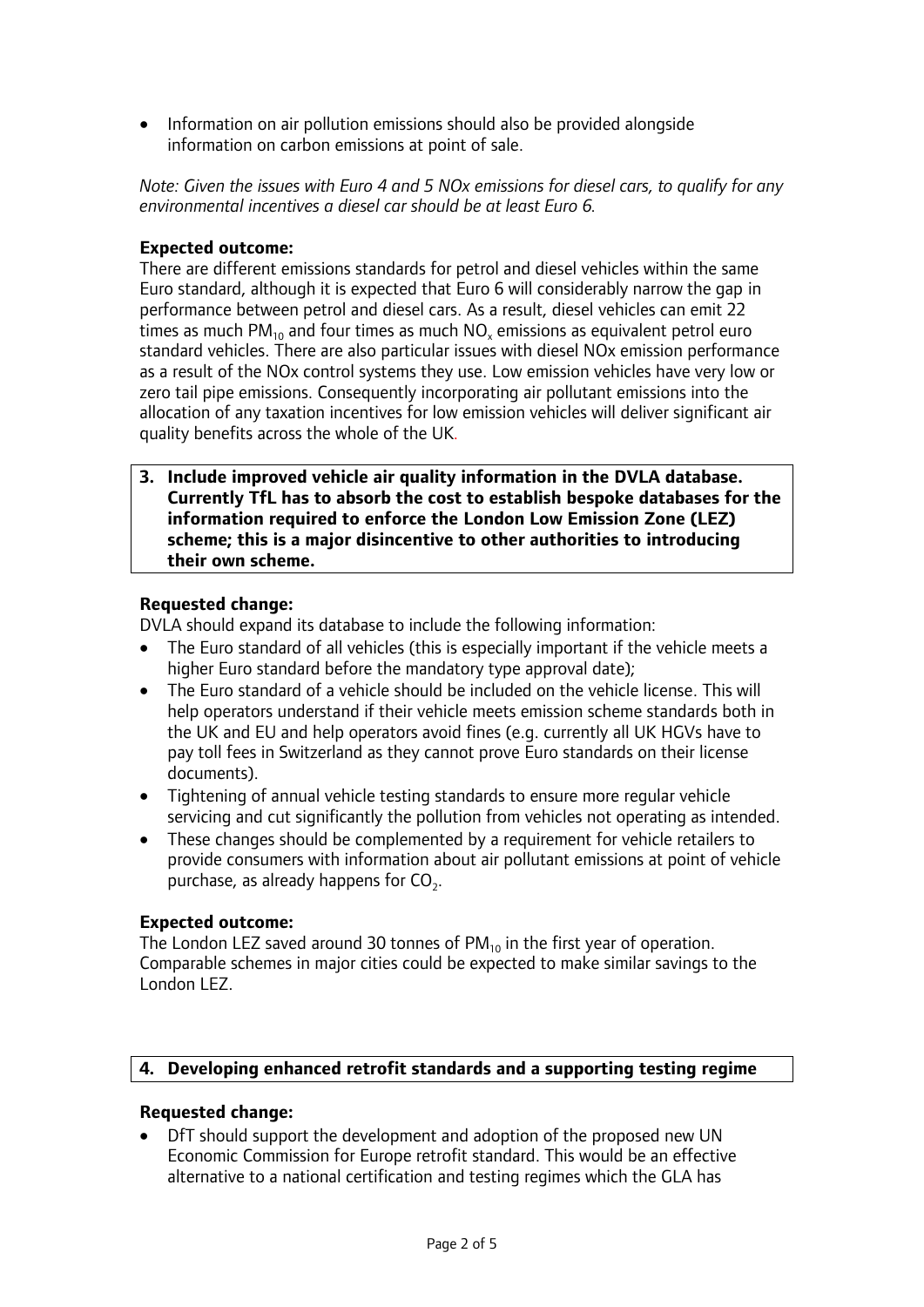previously lobbied for, enabling DfT to put in place an effective retrofit standard more cost effectively.

- DfT should also lobby the European Commission to support EU retrofit standards for NOx and PM to ensure pan-European interoperability and avoiding any single market regulatory issues.
- All retrofit systems should be subject to a robust, independent certification process to ensure product quality and performance. Annual VOSA testing and vehicle certification to be included as part of annual vehicle checks.

## **Expected outcome:**

Although retrofit solutions are possible to improve on emissions from Euro V it is not possible to retrofit to Euro VI, as there is such a significant step change between these standards. An interim standard would enable schemes like the Low Emission Zone to be used to affordably clean up fleets while waiting for the widespread roll-out of Euro VI vehicles.

#### **5. Put in place mechanisms to stop removal of manufacturer-fitted pollution abatement systems**

There is increasing evidence that people are removing the pollution abatement systems installed by manufacturers, particularly diesel particulate filters, to reduce fuel consumption or increase speed/other aspects of performance. A number of website advertise these services.

## **Requested change:**

- The removal of manufacturer-fitted pollution abatement systems should be an offence subject to a penalty (with limited exceptions, e.g. for those fleets fitting additional or enhanced retrofit equipment).
- Further steps should also be taken to stop the advertisement of these services.

#### **Expected outcome:**

This regulatory change would prevent increased particulate emissions as diesel engines without diesel particulate filter will not meet their relevant Euro standard.

## **6. Support regulation for noise reduction in the freight fleet and delivery practices**

#### **Requested change:**

 Tighten vehicle noise standards to encourage local authorities to allow out of standard working hours deliveries.

#### **Expected outcome:**

This regulation would assist deliveries out of normal working hours, thus reducing daytime congestion and emissions. A large scale trial of some of the regulatory changes set out above was carried out over three months in LB Wandsworth. The Freight Transport Association found that during the trial journey times, decibel levels, delivery costs and CO2 emissions were reduced. Assuming benefits from the Wandsworth trial would be broadly replicated at other sites there would be considerable national benefit to these regulatory changes. London also had a largely positive experience of out of hours deliveries during the Olympic period.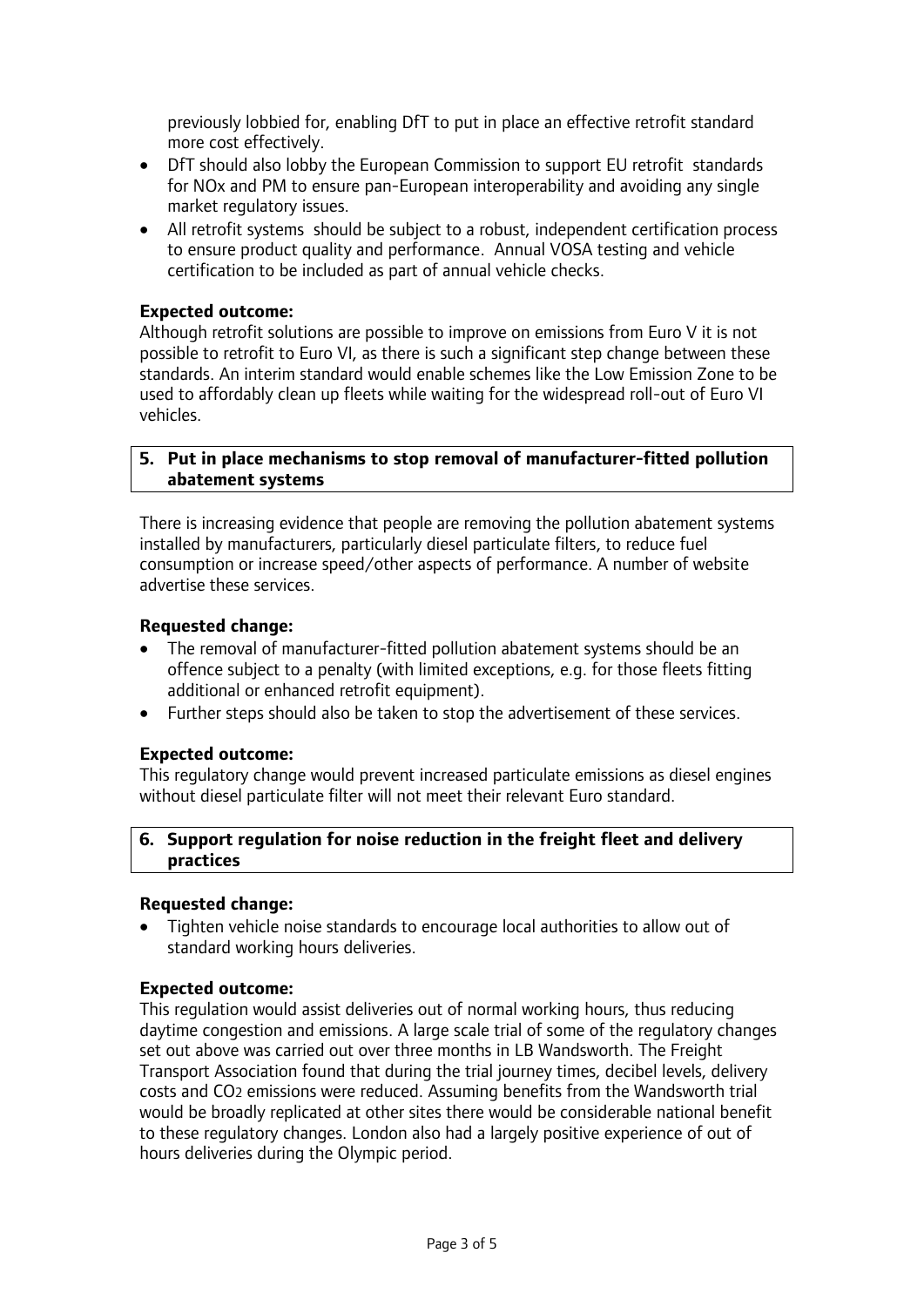# **7. Bring penalty charges for engine idling into line with other traffic offences**

### **Requested change:**

- The Road Traffic (Vehicle Emissions) (Fixed Penalty) (England) Regulations 2002 Regulations should be amended so that penalty charges for idling offences are brought into line with parking penalty charges, to provide a stronger deterrent (a maximum of £130 in London rather than the current £20).
- Amend the Regulations to enable easier enforcement by parking wardens and civil enforcement officers to ensure local authorities use the powers available to them. This should include removing the requirement to warn the driver before issuing a penalty to the registered keeper rather than to the vehicle itself.

#### **Expected outcome:**

In 2011 TfL conducted a survey of over 1,750 vehicles parked or loading at the side of the road in central London. This survey showed that 59% of drivers left their engines running rather than switching them off. TfL estimate that if all drivers in Central London switch off engines for one minute each day instead of leaving them idling it could reduce emissions by 90kg per annum. Clearly strengthening this regime would create a greater deterrent to idling and produce significant emissions reductions.

## **8. National emission standards or age limits for taxis**

#### **Requested change:**

 Consider introducing national emission standards and/or age limits for taxis, while retaining flexibility for different authorities to set tighter standards if their local circumstances require this.

# **Expected outcome:**

The introduction of taxi age limits in London saved 52 tonnes of  $NO<sub>x</sub>$  and 8 tonnes of  $PM_{10}$  equating to 10% of taxi NOx and 14% of taxi PM exhaust emissions. A national standard would boost efforts being led by TfL to ensure that manufacturers develop viable ultra low emission taxis as soon as possible.

#### **9. Reduce emissions from airport operations**

#### **Requested change:**

 The Government should work with airport operators and the aviation industry to ensure that airside fleets are upgraded, more use is made of fixed electrical ground power and pre-conditioned air so that auxiliary generators are not needed and continued improvements are made to aircraft efficiency.

#### **Expected outcome:**

The aviation sector is responsible for  $7\%$  of NO<sub>x</sub> emissions, this is divided between airport operations, responsible for 92% of emissions, and landside vehicles and stationary sources (8% emissions). The GLA is working with Heathrow and the London boroughs of Hillingdon and Hounslow to develop a package of measures to address landside (excluding aviation) emissions with the aim to meet local air quality limit vales.

#### **10. Address tyre and brake wear**

#### **Requested change:**